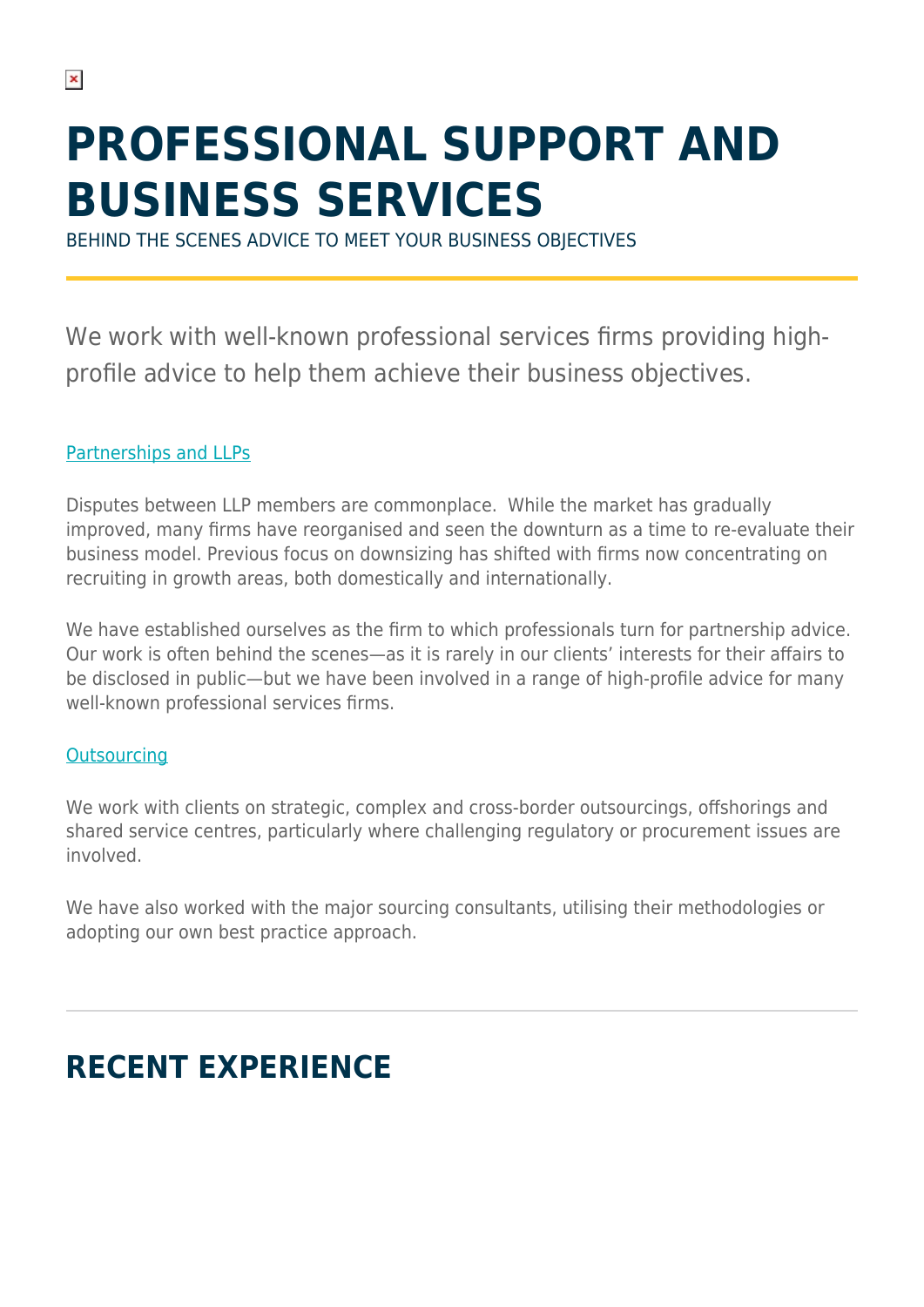#### **TIM ATTIAS, SANTIAGO ALARCO AND CATHERINE CRIPPS**

Defending a claim brought by Rubicon Fund Management LLP and others for approximately £105 million alleging unlawful means conspiracy and conspiracy to injure as well as breach of confidence

#### **IKOS AM AND IKOS CIF**

Acting on high profile proceedings brought by a former director of the hedge fund asserting ownership of intellectual property used by IKOS and alleging infringement of copyright and database rights. The claim involved issues of partnership and misuse of confidential information. The case went to trial in March 2013 and we successfully defended the claim against IKOS and in particular that the intellectual property was initially partnership property, contrary to the claim of the former director

#### **MAN GROUP PLC:**

Advising on its £220 million landmark IT project with two global providers for a range of services, including the development of an IT platform and the outsourcing of a range of shareholder, transfer agency, valuation and custody services in relation to Man's global network of approximately 700 funds worldwide. The team was awarded Commercial Team of the Year at the British Legal Awards 2011 for their work on this transaction

#### **BHP BILLITON**

Advising on the management of its global outsourcing of the Group's enterprise infrastructure services functions to IBM